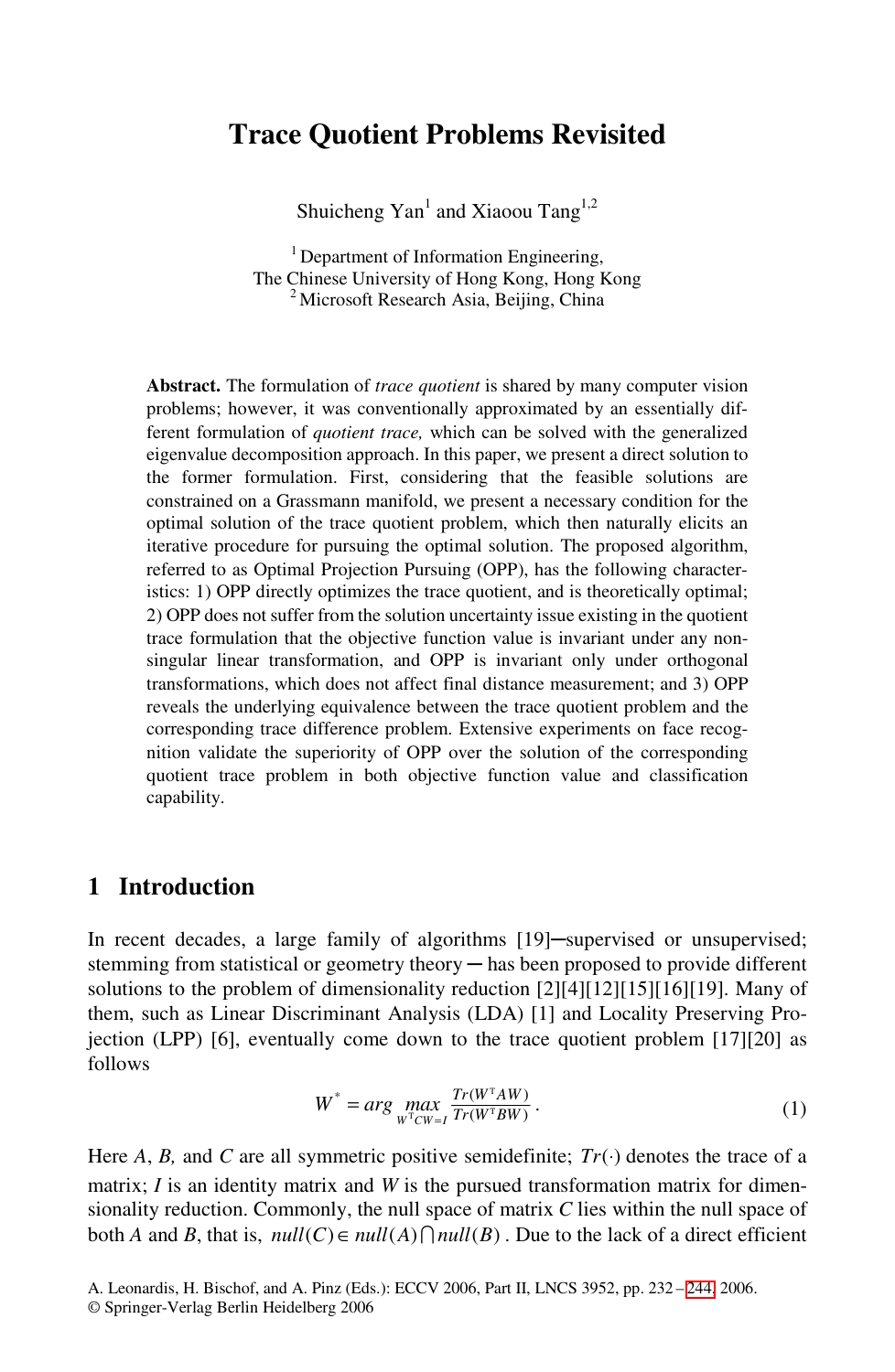solution for Eq. (1), the quotient trace problem  $Tr((W^T B W)^{-1}(W^T A W))$  is often discussed instead and the generalized eigenvalue decomposition (GEVD) [20] approach is applied for a direct closed-form solution.

If *W* is a vector, it is theoretically guaranteed that the optimal solution of (1) is the eigenvector corresponding to the largest eigenvalue of GEVD by using the Lagrange Multiplier method. GEVD can provide an optimal solution to the quotient trace problem, yet it is not necessarily optimal for the trace quotient problem when *W* is in the form of a matrix. Moreover, the solution from GEVD is unstable when matrix *B* is singular; and Principal Component Analysis (PCA) [14] is often used beforehand to avoid the singularity issue. However, it is often observed that the algorithmic performance is extremely sensitive to the retained dimension of PCA. All these motivate us to pursue an efficient and theoretically sound procedure to solve the trace quotient problem.

More specifically, our contributions are as follows. First, we prove that GEVD cannot provide an optimal solution to the trace quotient problem. Then, we present a necessary condition for the optimal solution of the trace quotient problem by taking into account the fact that the feasible solutions are constrained to lie on a Grassmann manifold. Finally, by following the necessary condition, an efficient procedure is proposed to pursue the optimal solution of the trace quotient problem. As a product, the necessary condition indicates the underlying equivalence between the trace quotient problem and the corresponding trace difference problem.

The rest of the paper is organized as follows. In section 2, we introduce the trace quotient problem and the corresponding quotient trace problem, and then discuss the infeasibility of the GEVD method in solving the trace quotient problem. In Section 3, a necessary condition for the optimal solution of the trace quotient problem is presented, which naturally elicits an iterative procedure to pursue the optimal solution. Extensive experiments on face recognition are demonstrated in Section 4 to show the superiority of our proposed algorithm over GEVD. Finally, in Section 5, we conclude the paper and provide discussions of future work.

## **2 Trace Quotient Problem**

Denote the sample set as matrix  $X = [x_1, x_2, \dots, x_N]$ ,  $x_i \in \mathbb{R}^m$  is an *m*-dimensional vector. For supervised learning tasks, the class label of the sample  $x_i$  is assumed to be  $c_i \in \{1, 2, \dots, N_c\}$  and  $n_c$  denotes the sample number of the *c*-th class.

#### **2.1 Trace Quotient Problem vs. Quotient Trace Problem**

A large family of algorithms for subspace learning [6] ends with solving a trace quotient problem as in (1). Among them, the most popular ones are the Linear Discriminant Analysis (LDA) [17] algorithm and its kernel extension. LDA searches for the most discriminative directions that maximize the quotient of the inter-class scatter and the intra-class scatter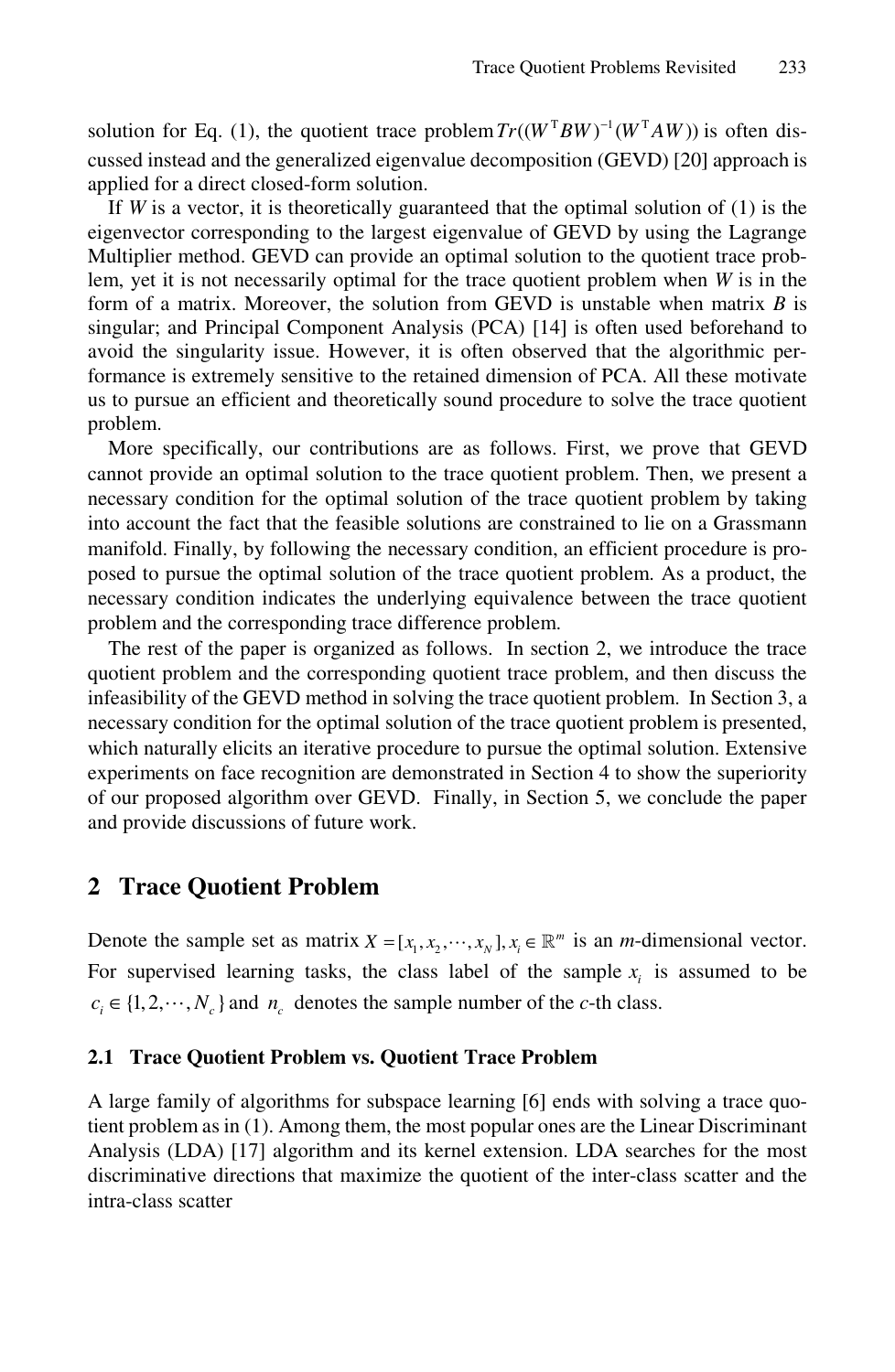$$
W^* = \arg \max_{w^{\mathrm{T}}w = I} \frac{Tr(W^{\mathrm{T}} S_b W)}{Tr(W^{\mathrm{T}} S_w W)}
$$
  

$$
S_b = \sum_{c=1}^{N_c} n_c (m_c - m)(m_c - m)^{\mathrm{T}}, S_w = \sum_{i=1}^{N} (x_i - m_{c_i})(x_i - m_{c_i})^{\mathrm{T}}
$$
(2)

Here  $m_c$  is the mean of the samples belonging to the *c*-th class and  $m$  is the mean of all

samples;  $W \in \mathbb{R}^{m \times k}$  is the pursued transformation matrix for dimensionality reduction. The objective function of (2) has explicit semantics for both numerator and denominator and they characterize the scatters measured by the Euclidean distances in the low dimensional feature space

$$
Tr(W^{\mathrm{T}}S_bW) = \sum_{c=1}^{N_c} n_c \parallel W^{\mathrm{T}}m_c - W^{\mathrm{T}}m \parallel^2, \quad Tr(W^{\mathrm{T}}S_wW) = \sum_{i=1}^{N} \parallel W^{\mathrm{T}}x_i - W^{\mathrm{T}}m_{c_i} \parallel^2. \tag{3}
$$

A direct way to extend a linear algorithm to a nonlinear case is to utilize the kernel trick [5][9][18]. The intuition of the kernel trick is to map the data from the original input space to a higher dimensional Hilbert space as  $\phi: x \to \mathcal{F}$  and then the linear algorithm is performed in this new feature space. It can be well applied to the algorithms that only need to compute the inner products of the data pairs  $k(x, y) = \phi(x) \cdot \phi(y)$ . For LDA, provided that  $W = [\phi(x_1), \phi(x_2), ..., \phi(x_N)]M$ , where  $M \in \mathbb{R}^{N \times k}$  and  $K \in \mathbb{R}^{N \times N}$  is the kernel Gram matrix with  $K_{ij} = k(x_i, x_j)$ , we have

$$
M^* = \arg\max_{M^{\mathrm{T}} K M = l} \frac{Tr(M^{\mathrm{T}} K S_{\mathrm{p}} K M)}{Tr(M^{\mathrm{T}} K S_{\mathrm{w}} K M)}.
$$
\n(4)

Obviously, LDA and its kernel extension both follow the formulation of trace quotient as in (1); generally, there is no closed-form solution for (2) and (4) when  $k > 1$ .

Instead of directly solving the trace quotient problem, many researchers study another formulation, called the quotient trace problem here, to pursue the most discriminative features as follows

$$
W^* = \underset{W}{\arg\max} Tr((W^T B W)^{-1} (W^T A W)).
$$
\n<sup>(5)</sup>

Notice that commonly there is no constraint on matrix *W* in the quotient trace problem and it is solved by the generalized eigenvalue decomposition (GEVD) method

$$
A w_i = \lambda_i B w_i, \quad i = 1, \dots, k \tag{6}
$$

Here  $w_i$  is the eigenvector corresponding to the *i*-th largest eigenvalue  $\lambda_i$ . Despite extensive study of the quotient trace problem, it suffers the following disadvantages: 1) it is invariant under any nonsingular linear transformation, which results in the uncertainty of the Euclidean metric on the derived low dimensional feature space; and 2) unlike the trace quotient problem, there does not exist explicit semantics for the objective function of quotient trace problem. Therefore, compared with the quotient trace formulation, the trace quotient formulation is more reasonable; and in the following, we study the problem of how to directly solve the trace quotient problem.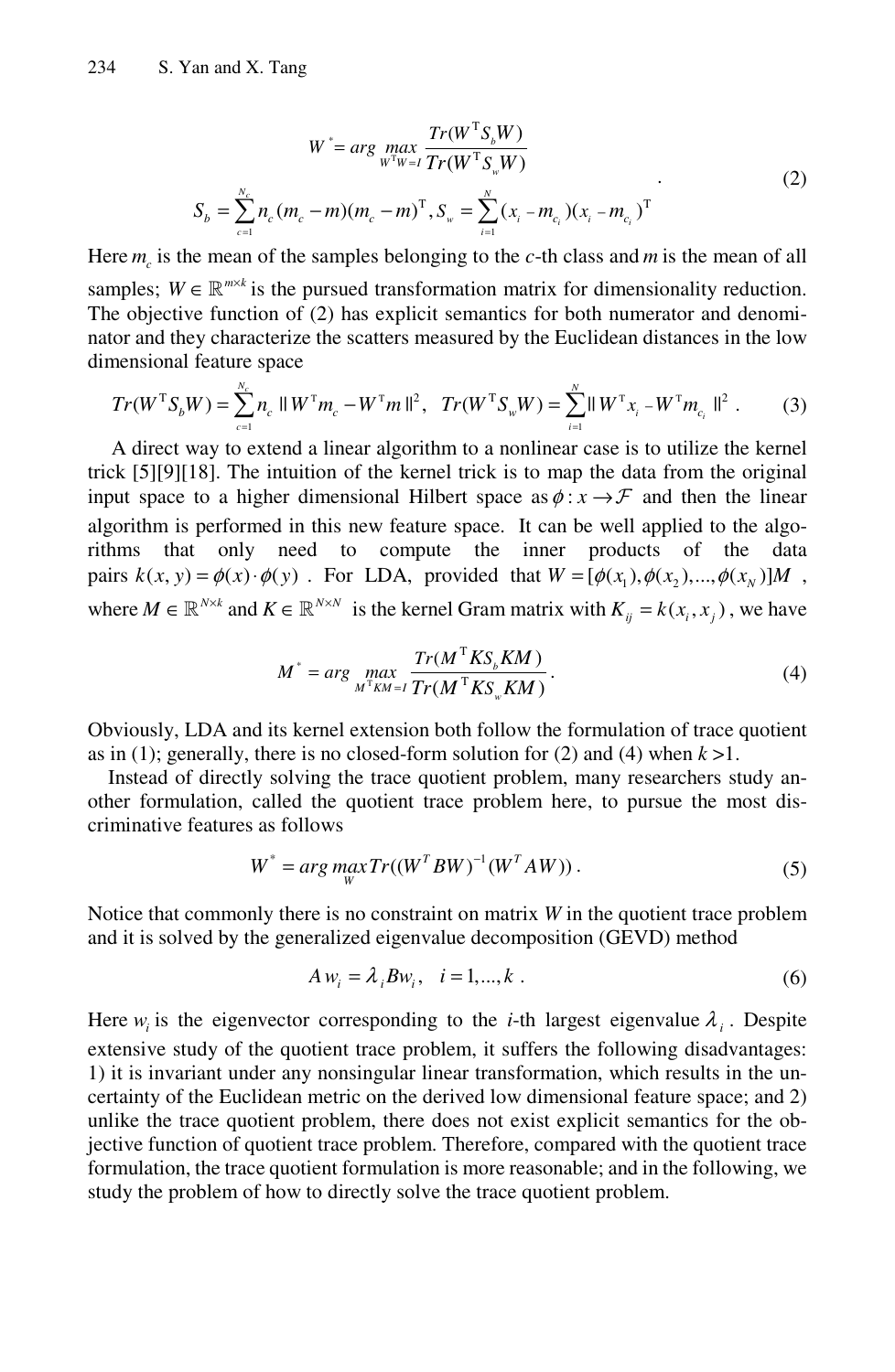#### **2.2 Is Generalized Eigenvalue Decomposition Approach Feasible?**

Based on the constraint on the transformation matrix and the *Lagrange Multiplier*  method, the trace quotient problem (1) is equivalent to maximizing

$$
F(W, \lambda) = Tr(WTAW) - \lambda (Tr(WTBW) - c).
$$
 (7)

Here, *c* is a constant and  $\lambda$  is the Lagrange Multiplier. When *W* is a vector, *i.e.*  $k = 1$ , the problem (1) is simplified to maximizing  $F(W, \lambda) = W^{T} A W - \lambda (W^{T} B W - c)$ . It is easy to prove that the optimal solution is the eigenvector corresponding to the largest eigenvalue calculated from the generalized eigenvalue decomposition method as in (6). Yet, when *W* is a matrix, *i.e.*  $k > 1$ , the problem is much more complex, and intuitively it was believed that the leading eigenvectors from GEVD were more valuable in discriminating power than the later ones, since the individual trace quotient, namely eigenvalue, from the leading eigenvector is larger than those from later ones. However, no theoretical proof was ever presented to justify using GEVD for solving the trace quotient problem. Here, we show that GEVD is infeasible for the following reasons. For simplicity, we discuss the LDA formulation with the constraint  $W<sup>T</sup>W = I$ .

**Orthogonality:** The derived eigenvectors from GEVD are not necessarily orthogonal. Let the Singular Value Decomposition of the final projection matrix *W* be

$$
W = U \Lambda V^{T}.
$$
 (8)

The right orthogonal matrix *V* is free for the trace quotient, thus the derived solution is equal to *U*Λ in the sense of rotation invariance. In this point, GEVD does not find a set of unit projection directions, but weighted ones. The left column vector of *U* maybe is more biased when the original feature is transformed to the low dimensional space, which conflicts with the unitary constraint.

**Theoretical Guarantee:** There is no theoretical proof to guarantee that the derived projection matrix can optimally maximize the trace quotient. Actually, the projection vector from GEVD is evaluated in an individual manner and the collaborative trace quotient will be easily biased by the projection direction with larger values of  $(w^T B w, w^T A w)$ . For example, for projection directions  $w_1, w_2, w_3$ , if their trace values are as follows (*e.g. A*=diag{10.0, 100.0, 2.0} and *B*=diag{1.0, 20.0, 1.0})

|                      | w,   | w,    | $W_2$ |
|----------------------|------|-------|-------|
| $w^{\mathrm{T}} A w$ | 10.0 | 100.0 | 2.0   |
| $w^{\mathrm{T}}Bw$   | 1.0  | 20.0  | 0.0   |

then the combination of  $w_1$  and  $w_3$  (with trace quotient 6) is better than that of  $w_1$  and  $w_2$  (with trace quotient 5.24) although the single trace quotient from  $w_2$  is larger than that from  $w_3$ . Thus, it is not true that the eigenvector corresponding to the larger ei*genvalue of GEVD is always superior to that from a smaller one in the trace quotient problem.*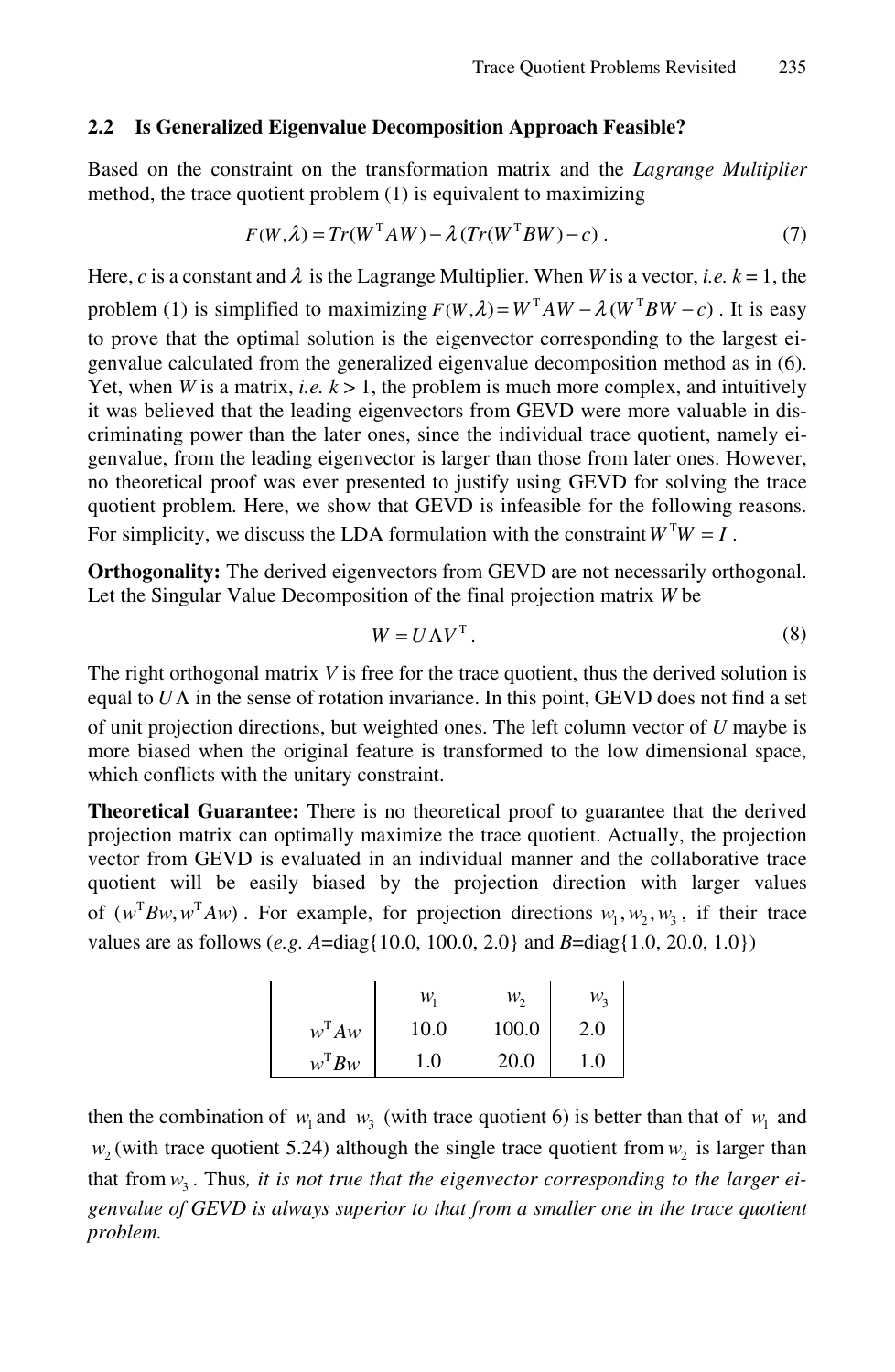**Necessary Condition:** It was commonly believed that the optimal solution of (1) should satisfy

$$
\partial F(W,\lambda)/\partial W = 0. \tag{9}
$$

Yet, the solution may not exist at all if directly setting the gradient as zero,

$$
\partial F(W, \lambda) / \partial W = 2(A - \lambda B)W = 0.
$$
 (10)

It means *W* is the null subspace of the weighted difference of matrix *B* and *A, i.e. A*−  $\lambda$ *B*. In the LDA formulation, when  $m < N - N_c$ , matrix *B* is of full rank, and for

most  $\lambda$ ,  $A - \lambda B$  is also of full rank; consequently there does not exist matrix  $W \in \mathbb{R}^{m \times k}$ with independent columns that satisfies (7). As we will analyze later, the fundamental reason that GEVD fails to find the optimal solution is that it does not consider that the feasible solution of (1) is constrained to lie on a lower dimensional Grassmann manifold (or a transformed one when matrix *C* is not equal to *I*), not the whole matrix space, and the derivative should also be constrained to lie on the Grassmann manifold, instead of the matrix space.

All the above analyses show that the GEVD cannot provide an optimal solution for the trace quotient problem. In the following, we will present our solution to this problem.

## **3 Optimal Solution to Trace Quotient Problem**

For the trace quotient problem (1), let the Singular Value Decomposition of matrix *C* be

$$
C = U_c \Lambda_c U_c^{\mathrm{T}}, \ U_c \in \mathbb{R}^{m \times n}, \quad n \ge k \ . \tag{11}
$$

Here  $\Lambda_c$  only contains positive diagonal elements, and denote  $Q = \Lambda_c^{1/2} U_c^{T} W$ . As we have the assumption that  $null(C) \in null(A) \cap null(B)$ , we can constrain the matrix *W* in the space spanned by the column vectors of  $U_c$  and we have  $W = U_c \Lambda_c^{-1/2} Q$ , then

$$
Q^* = arg \max_{Q^T Q = I} \frac{Tr(Q^T \Lambda_c^{-1/2} U_c^T A U_c \Lambda_c^{-1/2} Q)}{Tr(Q^T \Lambda_c^{-1/2} U_c^T B U_c \Lambda_c^{-1/2} Q)}.
$$
(12)

It is still a trace quotient problem, yet with the unitary and orthogonal constraints; hence in the following, we only discuss the trace quotient problem with the unitary and orthogonal constraints.

#### **3.1 Necessary Condition for Optimal Solution**

When the solution of the trace quotient problem is constrained to be columnly orthogonal and unitary, the solution space is not the whole matrix space any more, instead, mathematically, all the feasible solutions constitute a Grassmann manifold [3]. Before describing the procedure to solve the trace quotient problem, we introduce the concepts of the Grassmann manifold and its tangent space.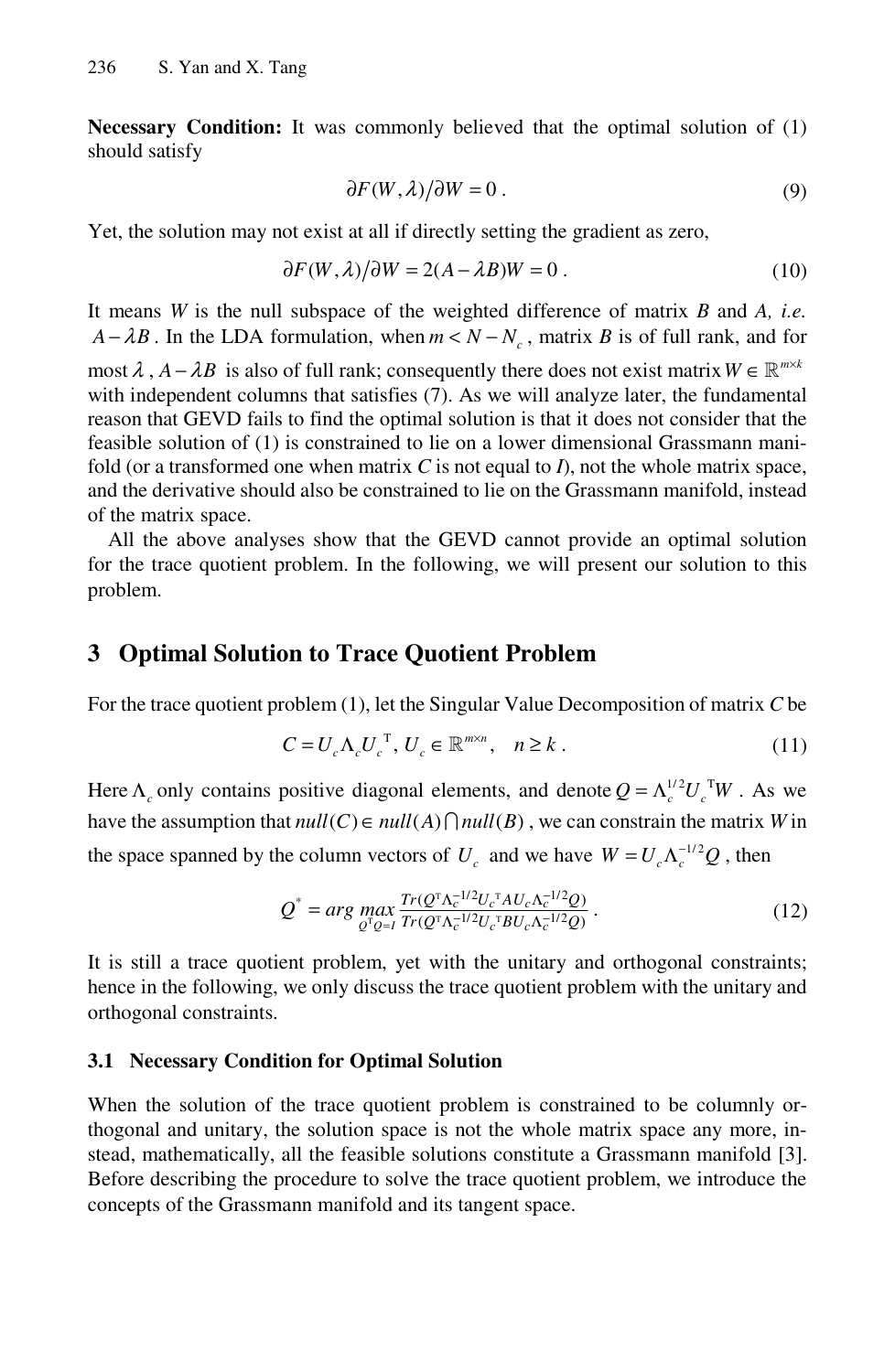

**Fig. 1.** The illustration of the relationship between the original matrix space, Grassmann manifold, and the projection to the tangent space. Note that it is unnecessary for gradient vector *Z* to be zero, instead, only its projection to the horizontal space of the tangent space is required to be zero for the trace quotient problem.

**Grassmann Manifold** [3]: All feasible matrices  $W \in \mathbb{R}^{m \times k}$  with unit and orthogonal column vectors, *i.e.*  $W^{\text{T}}W = I$ , constitute a continuous curved hyper-surface in the original matrix space, namely a Grassmann manifold, as shown in Figure 1. Commonly, a Grassmann manifold is associated with an objective function  $F(W)$ , such as the objective function in (7), yielding  $F(WR) = F(W)$  for any orthogonal matrix  $R \in \mathbb{R}^{k \times k}$ .

If for two columnly orthogonal matrices  $W_1$  and  $W_2$ , there exists an orthogonal matrix *R* so that  $W_1 = W_2 R$ , then we call  $W_1$  and  $W_2$  homogeneous, denoted as  $W_1 \sim W_2$ . Thus, on the Grassmann manifold, the objective function  $F(W)$  is invariant to all matrices that are homogeneous.

**Projection on the Tangent Space** [3]**:** As a curved hyper-surface, the movement of any point on the manifold always follows a direction in the tangent space as shown in Figure 1. All matrices *M* in the tangent space at point *W* satisfy

$$
W^{\mathrm{T}}M + M^{\mathrm{T}}W = 0. \tag{13}
$$

And for any matrix *Z*, its projection on the tangent space is defined as

$$
P_T(Z) = \frac{1}{2}W(W^{\mathrm{T}}Z - Z^{\mathrm{T}}W) + (I - WW^{\mathrm{T}})Z.
$$
 (14)

Considering the homogeneity condition, not all variations in tangent space will result in a change of the objective function. The tangent space is decomposed into the direct sum of a vertical space and a horizontal space, where only the directions in the horizontal space actually contribute to the change of the objective function. It is proved [3] that the projection of any vector Z on the horizontal space at *W* is

$$
P_H(Z) = (I - WW^T)Z.
$$
 (15)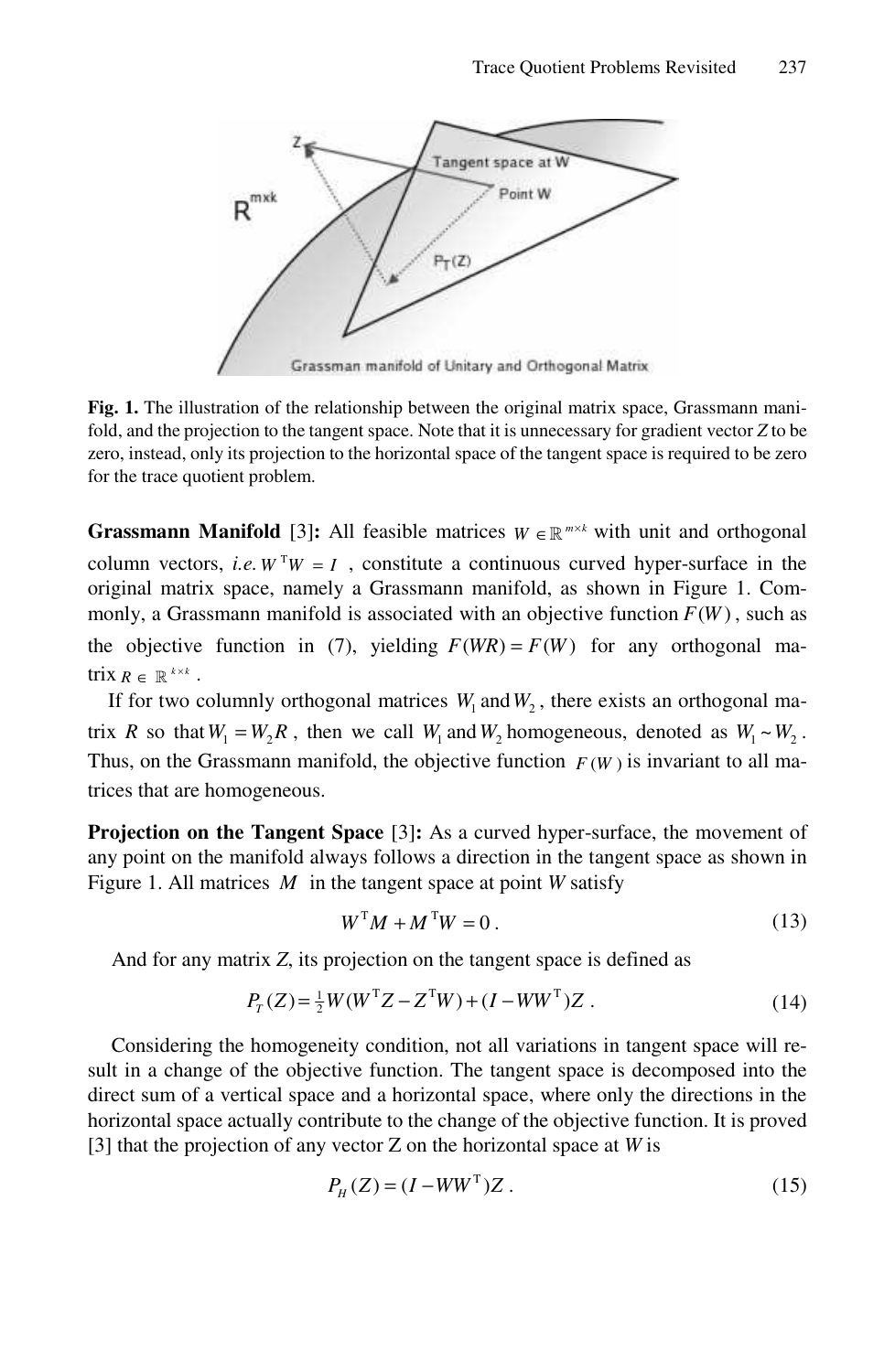For the equivalent objective function (7) of the trace quotient problem, the gradient vector  $Z = \partial F(W, \lambda) / \partial W = 2(A - \lambda B)W$ . Its projection on the tangent space directly lies within the horizontal space, since *A* and *B* are both symmetric and

$$
P_T(Z) = W(W^T(A - \lambda B)W - W^T(A^T - \lambda B^T)W) + P_H(Z) = 0 + P_H(Z) = P_H(Z)
$$
 (16)

Also, it is easy to prove that the function (7) satisfies the homogeneity condition

$$
F(WR, \lambda) = Tr(R^{T}W^{T}AWR) - \lambda Tr(R^{T}W^{T}BWR) = Tr(WRR^{T}W^{T}A) - \lambda Tr(WRR^{T}W^{T}B)
$$

$$
= Tr(WW^{T}A) - \lambda Tr(WW^{T}B) = Tr(W^{T}AW) - \lambda Tr(W^{T}BW) = F(W, \lambda)
$$
(17)

The second and fourth steps are derived from the fact that, for any two matrices  $M_1 \in \mathbb{R}^{m \times k}$ ,  $M_2 \in \mathbb{R}^{k \times m}$ , we have  $Tr(M_1M_2) = Tr(M_2M_1)$ .

As the solution space is constrained on a Grassmann manifold, the necessary condition for the optimality of the projection matrix is that the projection on the horizontal space at point *W* of the gradient vector  $\partial F(W, \lambda) / \partial W = 2(A - \lambda B)W$  is zero, *i.e.* 

$$
(I - WWT)(AW - \lambda BW) = 0.
$$
 (18)

Then, the column vectors of the matrix  $AW - \lambda BW$  all lie in the space spanned by the column vectors of *W*, and there exists a matrix  $P \in \mathbb{R}^{k \times k}$  satisfying

$$
AW - \lambda BW = WP. \tag{19}
$$

By multiplying  $W<sup>T</sup>$  on the left side of (19), we have

$$
WTAW - \lambda WTBW = WTWP = P.
$$
 (20)

Therefore, P is a symmetric matrix. Let its singular value decomposition be

$$
P = U_p \Lambda_p U_p^{\mathrm{T}}.
$$
 (21)

Then, there exists a homogeneous solution  $W_p = WU_p$  satisfying

$$
(A - \lambda B)W_p = W_p \Lambda_p \,. \tag{22}
$$

It means that the projection vectors are the eigenvectors of a weighted difference matrix; consequently, we have the following claim.

**Theorem.** (Necessary condition for the optimal solution) For the trace quotient problem, there exists an optimal solution whose column vectors are the eigenvectors of the corresponding weighted trace difference problem, *i.e.*  $(A - \lambda B)W_p = W_p \Lambda_p$ .

The above theorem reveals a very interesting point that the trace quotient problem is equal to a properly weighted trace difference problem in objective function. However, these two problems are still different in some aspects. First, for the weighted trace difference problem, such as the work in MMC [8] for discriminant analysis, the solution is directly the leading eigenvectors, while in the trace quotient problem the optimal projection does not always consist of the leading eigenvectors. Secondly, there is no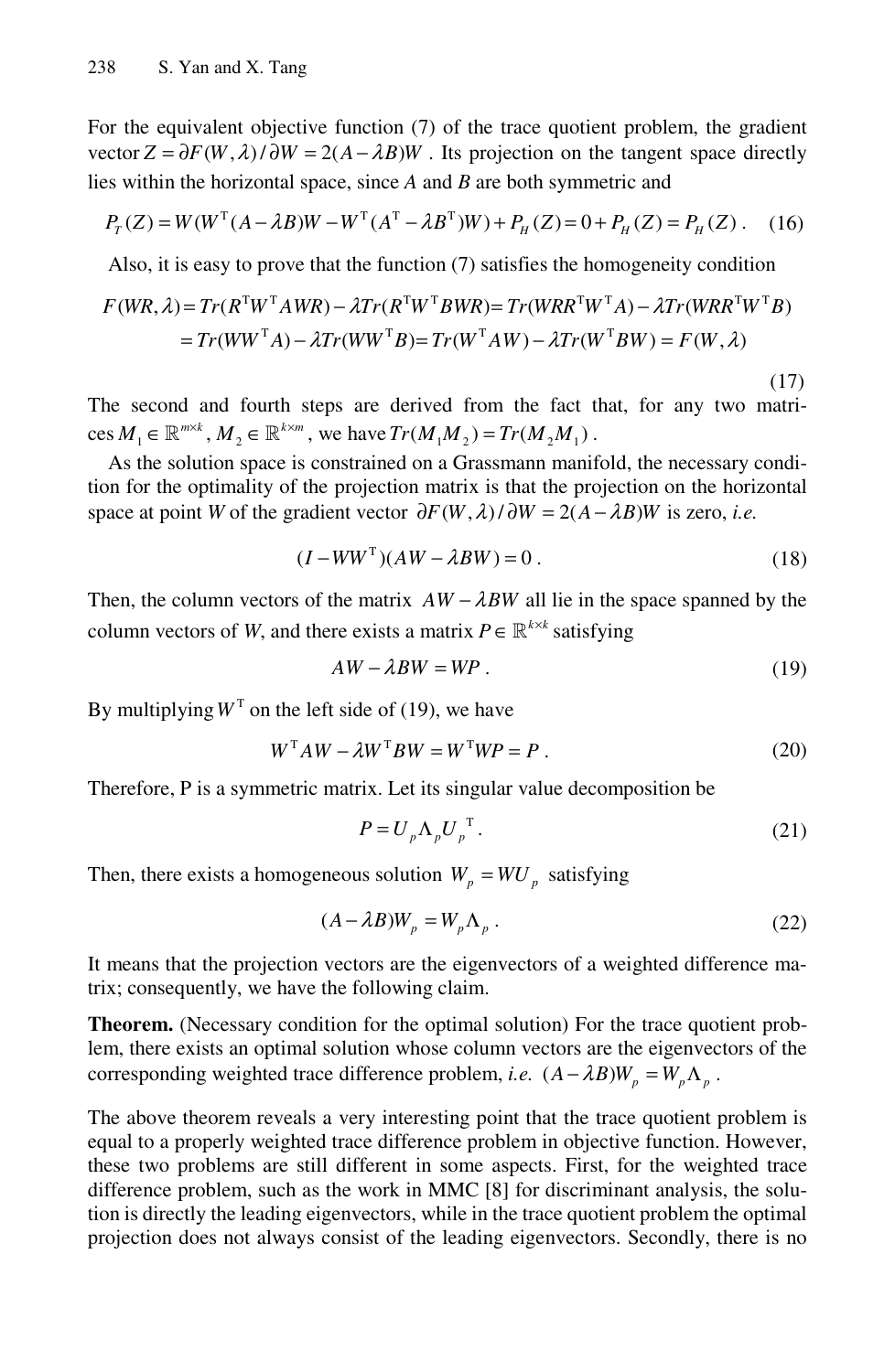criterion to guide selection of the weight in the trace difference problem; while in the trace quotient problem the weight can be determined by maximizing the trace quotient, which directly motivates our following procedure to pursue the optimal solution of the trace quotient problem.

#### **3.2 Procedure to Optimal Projection Pursuing**

From (22), the optimal solution can be directly determined by Lagrange Multiplier  $\lambda$ ; thus we can rewrite the optimal transformation matrix corresponding to  $\lambda$  as  $W(\lambda)$ . Then, the objective function in (1) is changed to a function only related to  $\lambda$ ,

$$
G(\lambda) = \frac{Tr(W(\lambda)^T A W(\lambda))}{Tr(W(\lambda)^T B W(\lambda))}.
$$
 (23)

The objective function is nonlinear and it is intractable to directly compute the gradient. However, the experiments show that the objective function is of a single peak, and some plots of the trace quotient distribution with respect to the Lagrange Multiplier  $\lambda$  are plotted in Figure 2. The observations encourage us apply multi-scale search to pursue the optimal weight. The details are listed in procedure-1.

Note that in procedure-1, for each Lagrange Multiplier  $\lambda$ , the column vectors of the optimal projection matrix  $W(\lambda)$  are not exactly the leading eigenvectors corresponding to the largest eigenvalues of (22). Thus we utilize a backward elimination method to search for the optimal solution for a given weight parameter, *i.e.* the eigenvector is omitted, if the remaining ones lead to the largest trace quotient, in each step until reduced to the desired feature dimension.

#### Procedure to pursue optimal solution of trace quotient problem

**1. Set parameter range:** Set a proper parameter range  $[a^0, b^0]$  for parameter search. In this work,  $a^0$  is set as  $0$ , and  $b^0$  is experientially set as the quotient of the largest eigenvalue of *A* and the smallest positive eigenvalue of *B,* which makes most eigenvalues of (22) negative.

**2. Multi-scale search:** For  $t = 1, 2, \ldots, T_{\text{max}}$ , Do

a) Segment  $[a^{t-1}, b^{t-1}]$  into *L* parts by  $\lambda_i^t = a^{t-1} + (i-1)(b^{t-1} - a^{t-1})/(L-1)$ ,  $i=1, ..., L$ .

b) Compute the optimal  $W(\lambda_i^t)$  and the corresponding trace quotient  $Tr_i^t$ .

c) From the left side, if  $\lambda_{i_a}^t$  is the first point satisfying  $Tr_{i_a}^t < Tr_{i_{a+1}}^t$  and  $Tr_{i_{a+1}}^t \geq Tr_{i_{a+2}}^t$ ,

then set  $a^t = \lambda_{i_a}^t$ ; from the right side, if  $\lambda_{i_b}^t$  is the first point satisfying  $Tr_{i_b}^t < Tr_{i_{b-1}}^t$  and  $Tr_{i_{b-1}}^t \geq Tr_{i_{b-2}}^t$ , then set  $b^t = \lambda_{i_b}^t$ .

d) If  $b^t - a^t < \varepsilon$  (= 0.1 in this work), then exit.

**3. Output the final optimal solution** from (22) by setting  $\lambda = (Tr_{i_a}^t + Tr_{i_b}^t)/2$ .

**Procedure-1.** Optimal Solution Pursuing of Trace Quotient Problem

\_\_\_\_\_\_\_\_\_\_\_\_\_\_\_\_\_\_\_\_\_\_\_\_\_\_\_\_\_\_\_\_\_\_\_\_\_\_\_\_\_\_\_\_\_\_\_\_\_\_\_\_\_\_\_\_\_\_\_\_\_\_\_\_\_\_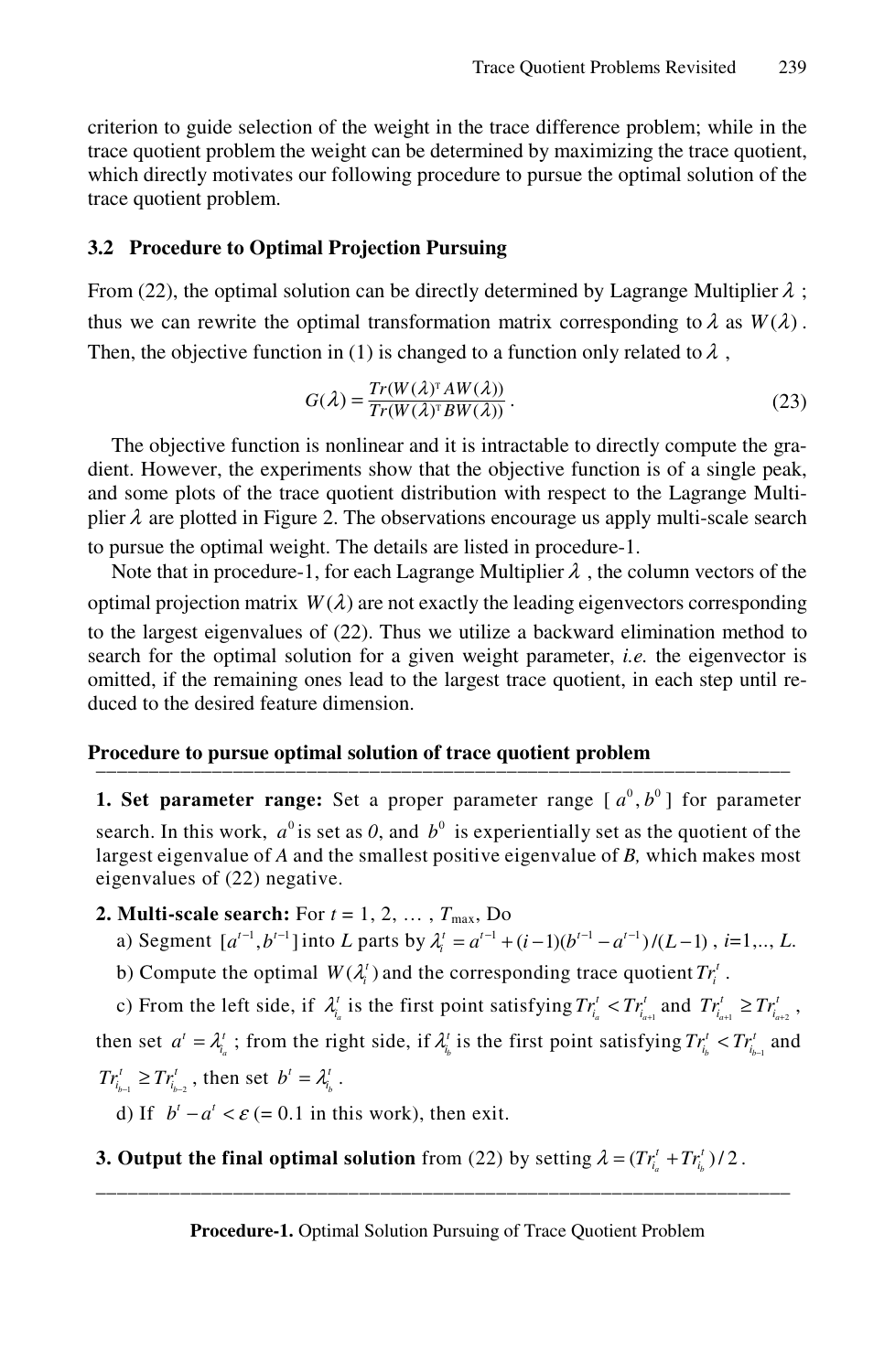

**Fig. 2.** The trace quotient vs. the Lagrange Multiplier  $(\lambda)$  in the databases XM2VTS, PIE and AR. Note that we plot the trace quotient of PCA+LDA (plotted as *Fisher* in the legends) as a line as its trace quotient value is fixed and free to the Lagrange Multiplier. We can find that the maximum trace quotient of OPP is consistently larger than that from PCA+LDA; while the trace quotient comparison between PCA+LDA and MMC (namely  $\lambda = 1$ ) is not so clear, neither one is consistently better than the other one.

## **4 Experiments**

In this section, three benchmark face databases, XM2VTS [10], CMU PIE [13] and AR [11] are used to evaluate the effectiveness of the proposed procedure to solve the trace quotient problem. The objective function of Linear Discriminant Analysis (2) is applied owing to its popularity; and the new procedure, referred to as OPP (**O**ptimal **P**rojection **P**ursuing), is compared with the popular PCA+LDA [1] and MMC [8], *i.e.* OPP with  $\lambda = 1$ . In all the experiments, the nearest neighbor method is used as a classifier for final classification based on the Euclidian distance. The trace quotient distributions with respect to the Lagrange Multiplier on the three databases are plotted in Figure 2. The results show that the derived optimal trace quotient from OPP is consistently larger than that from GEVD. In all the experiments, the parameter *L* in the procedure to pursue the optimal solution of the trace quotient problem is set to 8 and generally we need about three iterations to converge.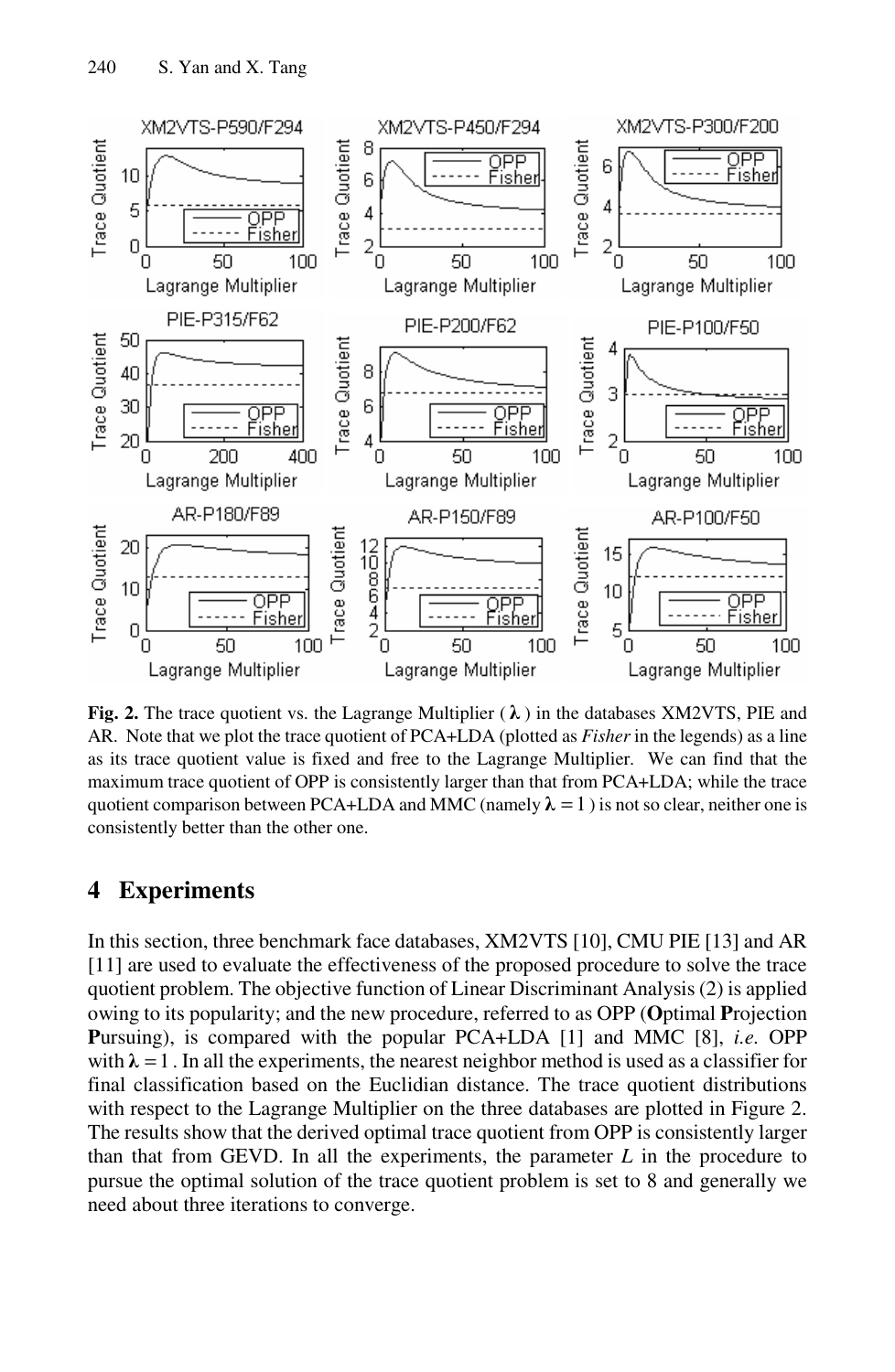**XM2VTS Database** [10]**:** The XM2VTS database contains 295 persons and each person has four frontal images taken in four sessions. All the images are aligned by fixing the locations of two eyes and normalized in size of 64\*64 pixels. In our experiments, we use 295\*3 images from the first three sessions for model training; the first session is used as a gallery set and the probe set is composed of the 295 images from the fourth session. Three sets of experiments are conducted to compare the performances of OPP, PCA+LDA and MMC. In each experiment, we use different combinations of Principal Component Analysis (PCA) [7][14] dimension ( $N - N_c$ , moderate and small number) and final dimension, denoted as P*m*/F*n* in all experiments. Note that actually OPP and MMC need no PCA step, so for a fair comparison with PCA+LDA, PCA is conducted before both OPP and MMC. Table 1 shows the recognition accuracies of the three algorithms. The comparison results show that OPP outperforms MMC and PCA+LDA in all cases.

|         | P590/F294 | P450/F294 | P300/F200 |
|---------|-----------|-----------|-----------|
| PCA+LDA | 79.0      | 75.3      | 84.4      |
| MMC.    | 83.7      | 83.4      | 82.0      |
| ∩PP     | 94.7      | 88.8      | 88.8      |

**Table 1.** Recognition rates (%) of PCA+LDA, MMC and OPP on XM2VTS database

**CMU PIE Database** [13]**:** The CMU PIE (Pose, Illumination and Expression) database contains more than 40,000 facial images of 68 persons. In our experiment, five near frontal poses (C27, C05, C29, C09 and C07) and illuminations indexed as 08, 10, 11 and 13 are used. 63 persons are used for data incompleteness. Thus, each person has twenty images and all the images are aligned by fixing the locations of two eyes and normalizing to size 64\*64 pixels. The data set is randomly partitioned into the gallery and probe sets. Six images of each person are randomly selected for training and also used for the gallery set, and the remaining fourteen images are used for testing. We also conduct three experiments on the PIE database. Table 2 lists the comparison results and it again shows that OPP is consistently superior to the other two algorithms.

| <b>Table 2.</b> Recognition rates (%) of PCA+LDA, MMC and OPP on PIE database |
|-------------------------------------------------------------------------------|
|-------------------------------------------------------------------------------|

|         | P315/F62 | P <sub>200</sub> /F <sub>62</sub> | P <sub>100</sub> /F <sub>50</sub> |
|---------|----------|-----------------------------------|-----------------------------------|
| PCA+LDA | 88.9     | 88 O                              | 87.6                              |
| MMC     | 88. i    | 87.8                              | 85.0                              |
| ∩PP     |          | 94.                               | 91 6                              |

**AR Database** [11]**:** The AR face database contains over 4,000 frontal face images of 126 people. We use 90 persons with three images from the first session and another three images from the second session. All the images are aligned by fixing the locations of two eyes and normalizing in size to 72\*64 pixels. The data set is randomly partitioned into gallery and probe sets. Three images of each person are randomly selected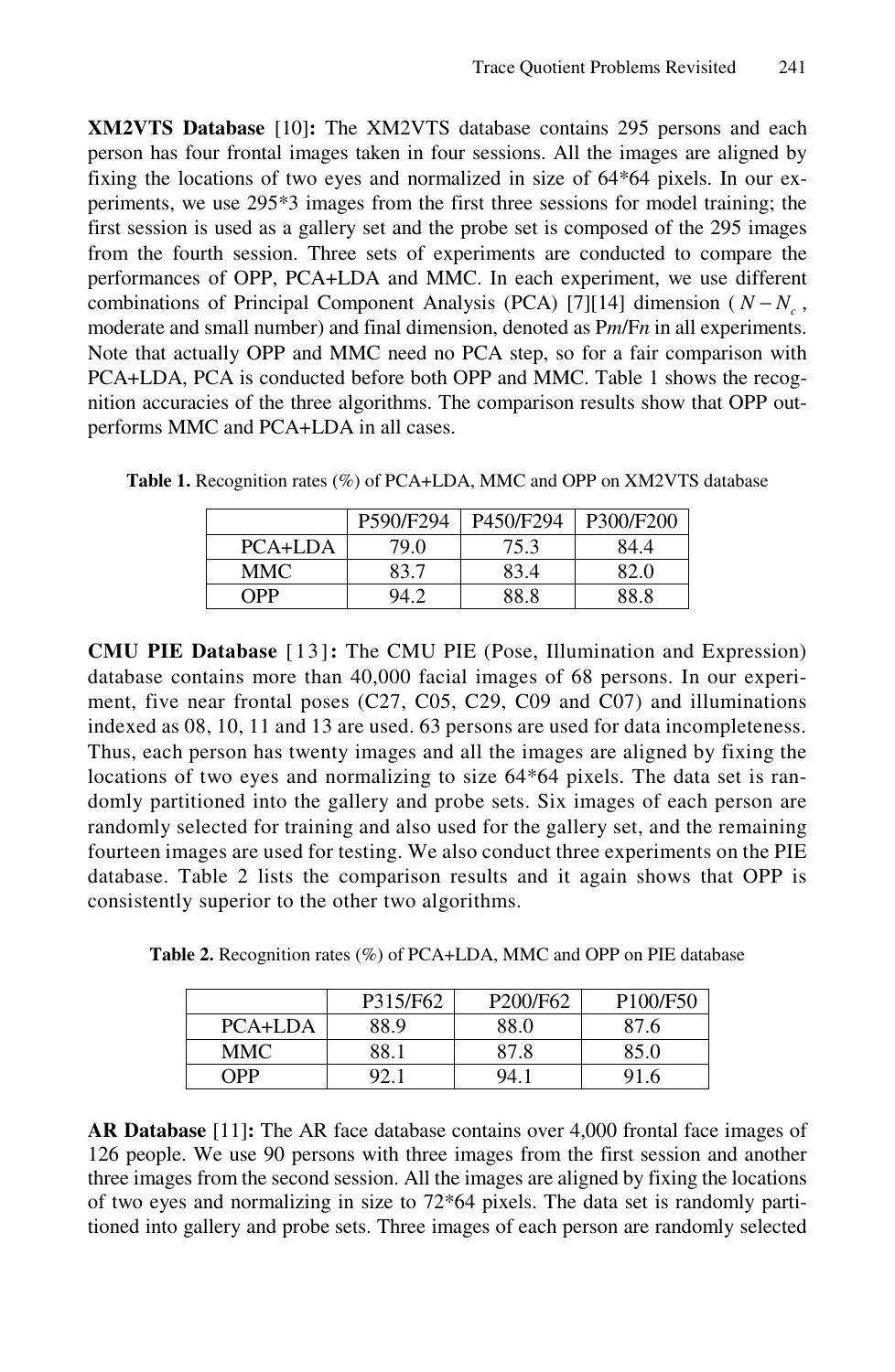|         | P180/F89 | P <sub>150</sub> /F <sub>89</sub> | P <sub>100</sub> /F <sub>50</sub> |
|---------|----------|-----------------------------------|-----------------------------------|
| PCA+LDA | 94.1     | 90.7                              | 95.2                              |
| MMC.    | 78.9     | 78.5                              | 76.3                              |
| ∩PP     | QR 7     | 95.9                              | 96 7                              |

**Table 3.** Recognition rates (%) of PCA+LDA, MMC and OPP on AR database

**Table 4.** Recognition rates (%) of KDA, kernel MMC and OPP on three databases

|             | XM2VTXS | <b>CMU PIE</b> | ΑR   |
|-------------|---------|----------------|------|
| <b>KDA</b>  | 92.2    | 87.8           | 94.4 |
| <b>KMMC</b> | 86.4    | 88.3           | 81.5 |
| KOPP        | 97 O    | 93.1           | 98 S |

for training and as the gallery set; and the remaining three images are used for testing. The experimental details are listed in Table 3. The results show that MMC does not obtain satisfactory performance and OPP is the best.

We also apply the OPP algorithm to optimize the objective function of Kernel Discriminant Analysis, compared with the traditional method as reported in [18]. The Gaussian kernel is applied and the final feature dimension is set to  $N_c - 1$  in all the experiments. Table 4 lists all the experimental results on the three databases. From the results, we can see that the solution from OPP is much better than the other two algorithms in classification capability.

From the above experimental results, we can have some interesting observations:

- 1. The quotient value derived from OPP is much larger than that from PCA+LDA and MMC; meanwhile, the comparison between PCA+LDA and MMC is unclear, neither one is consistently superior to the other one.
- 2. In all the experiments, the recognition rate of OPP is consistently superior to that of PCA+LDA and MMC in all the cases. Similar to the trace quotient value, the performances of PCA+LDA and MMC are comparable.
- 3. All the results show that the trace quotient criterion is more suitable than the quotient trace criterion for feature extraction owing to its explicit semantics of the numerator and denominator.
- 4. Recently, many other formulations of matrices *A* and *B* in the trace quotient problem were proposed [19]; the advantage of the OPP solution can be easily generalized to these new algorithms.

# **5 Conclusions**

In this paper, we studied the problem of directly solving the trace quotient problem. First, we derived a necessary condition for the optimal solution based on the fact that the feasible solution is constrained to lie on a Grassmann manifold and the final solution is rotation invariant. Then, we presented a procedure to pursue the optimal solution based on the necessary condition. An interesting point is that the necessary condition reveals the underlying equivalence between the trace quotient problem and the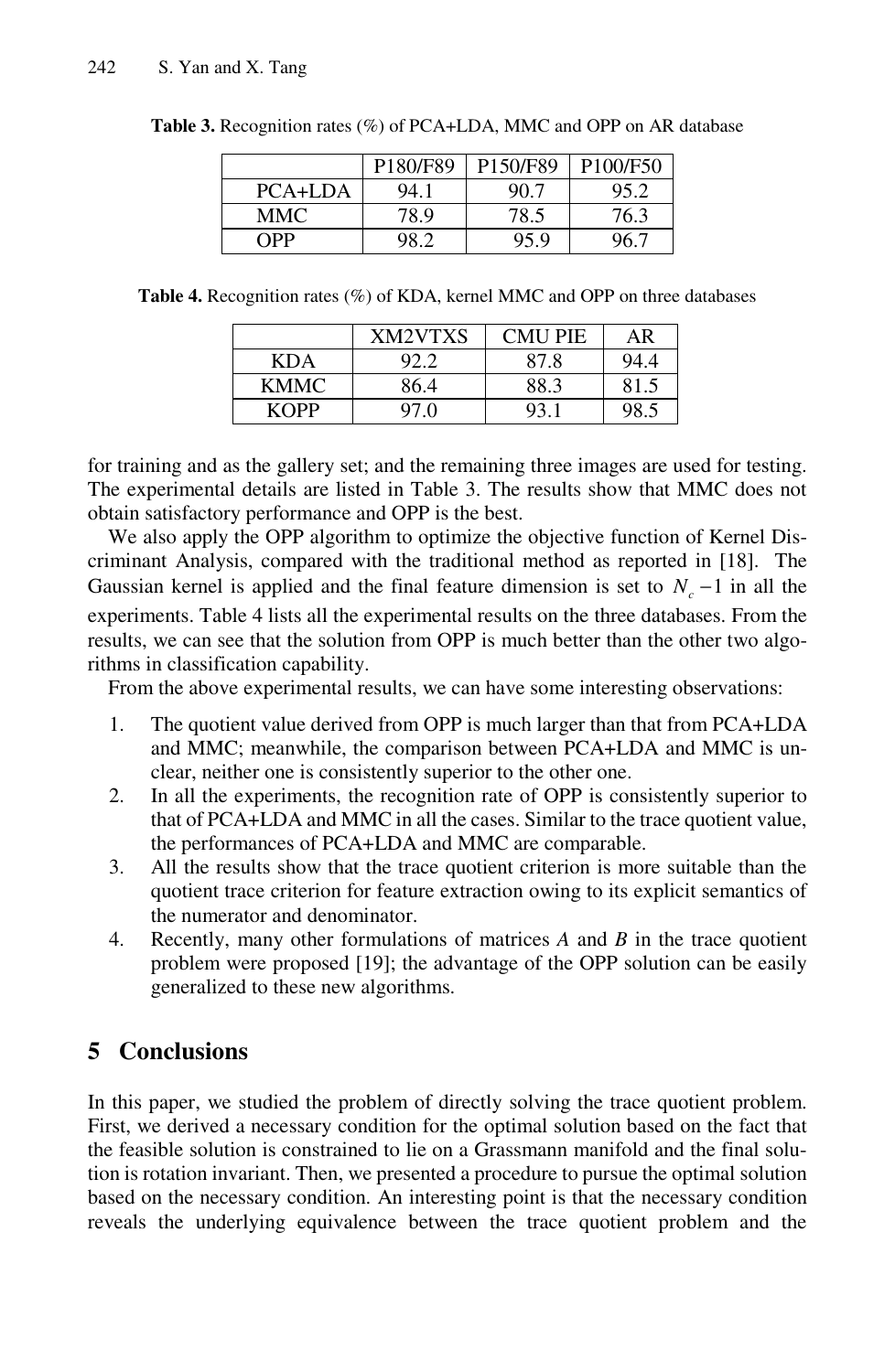corresponding trace difference problem, which provides theoretical guidance on how to select the optimal weight for the trace difference problem. Moreover, the study of how to pursue a solution on the Grassmann manifold is general, and can be easily extended to optimize general objective functions with solutions constrained on the Grassmann manifold.

### **Acknowledgement**

Here, we would like to thank Chunjing Xu for the valuable discussion and the help to draw the figure 1; also we would like to thank Dong Xu for the help of the experiment section. This work is supported by a joint grant from HKSAR Research Grant Council and Natural Sciences Foundation of China (RGC N\_CUHK409/03).

## **References**

- [1] P. Belhumeur, J. Hespanha and D. Kriegman. "Eigenfaces vs. Fisherfaces: Recognition Using Class Specific Linear Projection", IEEE Trans. Pattern Analysis and Machine Intelligence, vol. 19, No. 7, 1997, pp. 711-720.
- [2] M. Belkin and P. Niyogi. "Laplacian Eigenmaps and Spectral Techniques for Embedding and Clustering", Advances in Neural Information Processing System 15, Vancouver, British Columbia, Canada, 2001.
- [3] A. Edelman, T. A. Arias and S. T. Simth. "The Geometry of Algorithms with Orthogonality Constraints," SIAM J. Matrix Anal. Appl. Vol. 20, No. 2, pp.303-353.
- [4] K. Fukunaga, Statistical Pattern Recognition, Academic Press, 1990.
- [5] D. Hand. "Kernel Discriminant Analysis". Research Studies Press, Chichester, 1982
- [6] X. He, S. Yan, Y. Hu, P. Niyogi, and H. Zhang. "Face Recognition using Laplacianfaces", IEEE Transactions on Pattern Analysis and Machine Intelligence, Vol. 27, No. 3, Mar. 2005.
- [7] I. Joliffe. "Principal Component Analysis". Springer-Verlag, New York, 1986.
- [8] H. Li, T. Jiang, K. Zhang. "Efficient and Robust Feature Extraction by Maximum Margin Criterion", Advances in Neural Information Processing Systems 16, 2004.
- [9] J. Lu, K. N. Plataniotis and N. Venetsanopoulos, "Face Recognition Using Kernel Direct Discriminant Analysis Algorithms", IEEE Trans. On Neural Networks, Aug. 2002.
- [10] J. Luettin and G. Maitre. "Evaluation Protocol for the Extended M2VTS Database (XM2VTS)," DMI for Perceptual Artificial Intelligence, 1998.
- [11] A. Martinez and R. Benavente. "The AR Face Database", http://rvl1.ecn.purdue.edu/ ~aleix/aleix\_faceDB.html, 2003.
- [12] A. Shashua and A. Levin. "Linear Image Coding for Regression and Classification using the Tensor-rank Principle", IEEE Conf. on Computer Vision and Pattern Recognition (CVPR), Dec. 2001, Hawaii.
- [13] T. Sim, S. Baker, and M. Bsat. "The CMU Pose, Illumination, and Expression (PIE) Database", Proceedings of the IEEE International Conference on Automatic Face and Gesture Recognition, May, 2002.
- [14] M. Turk and A. Pentland. "Face Recognition Using Eigenfaces", IEEE Conference on Computer Vision and Pattern Recognition, Maui, Hawaii, 1991.